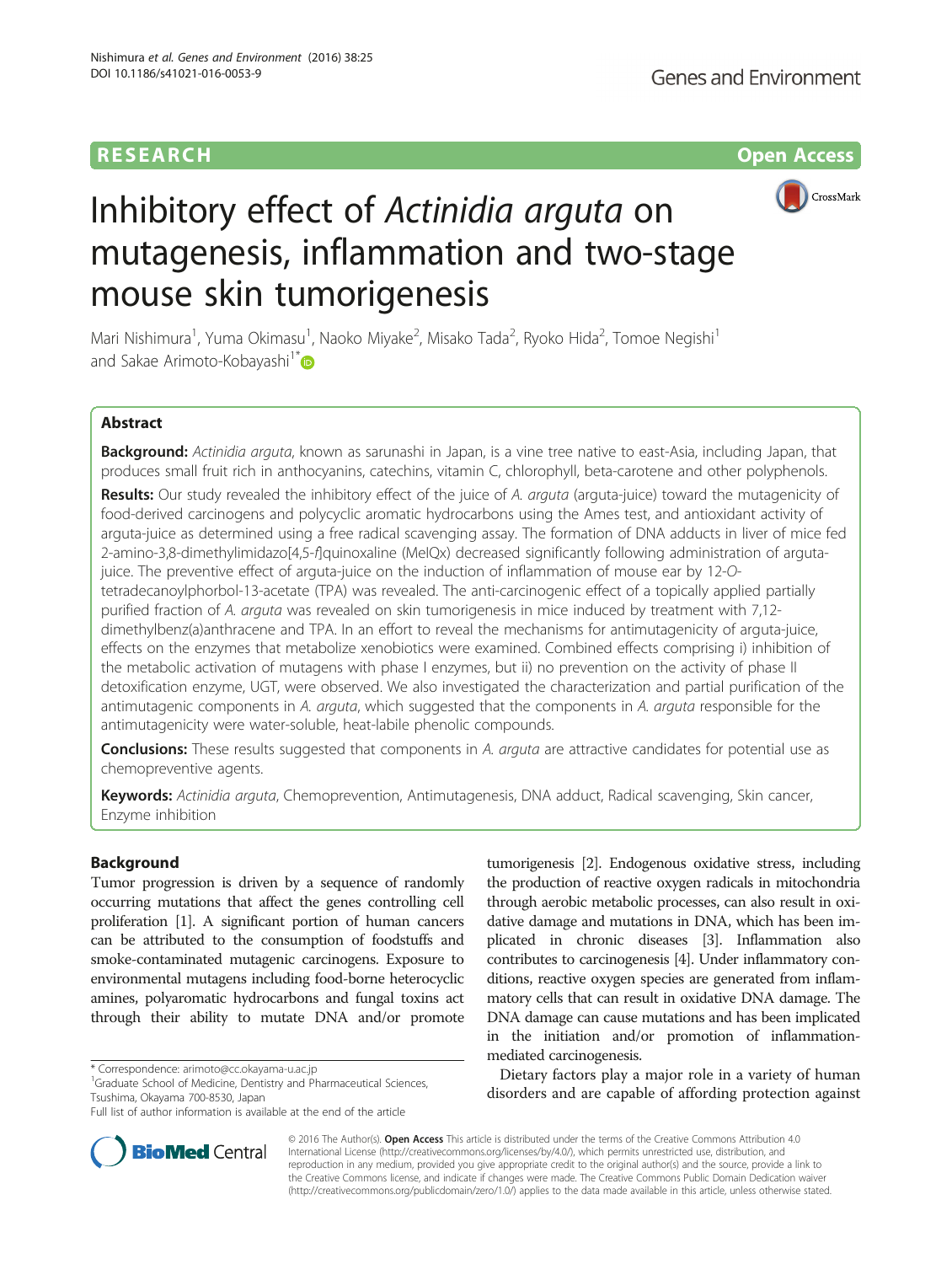diseases including cancer [[2](#page-11-0)]. Diets rich in fruit and vegetables are known to decrease the risk of many cancers. Fruit and vegetables rich in polyphenolics have been studied due to their effect on reducing oxidative stress and several chronic diseases [\[5](#page-11-0), [6](#page-11-0)]. In our recent study, the juice of Vitis coignetiae, which is rich in polyphenols, significantly inhibited the mutagenicity and clastogenicity of several mutagens using the Ames test and micronucleus test [[7\]](#page-11-0). Topical application of the juice of V. coignetiae significantly decreased the incidence and multiplicity of tumors in mice skin using a two-stage tumorigenesis protocol [[8\]](#page-11-0). Actinidia arguta, known as sarunashi in Japan and hardy kiwi in English name, is a vine tree native to east-Asia, including Japan [\[9](#page-11-0)], that produces small fruit consumed in the form of fresh fruit and jam. The fruit is rich in anthocyanins [\[10](#page-11-0)], catechins [[11\]](#page-11-0), vitamin C [\[12\]](#page-11-0), chlorophyll, beta-carotene [\[13\]](#page-11-0) and other polyphenols [[14](#page-11-0), [15\]](#page-11-0). Antioxidant activity of A. arguta has been reported in recent studies [\[16](#page-11-0)–[18\]](#page-11-0), and components in A. arguta have been reported to possess anti-allergic activity [\[19](#page-11-0)–[21\]](#page-11-0).

In the present study, we investigated the effect of the juice of the fruit of A. arguta on the antimutagenic activity of food-derived heterocyclic amines and other carcinogens using the Ames test, antioxidant activity using a free radical scavenging assay, and DNA adduct formation induced by 2-amino-3,8-dimethyl-3H-imi $d$ azo[4,5-*f*]quinoxaline (MeIQx). The effect of the juice of A. arguta on the induction of inflammation of mouse ear by 12-O-tetradecanoylphorbol-13-acetate (TPA) was examined, and characterization and partial purification of antimutagenic components present in A. arguta juice were investigated. Furthermore, we evaluated the antitumorigenic activity of a partially purified fraction of the juice of A. arguta using a two-stage mouse skin tumorigenesis protocol.

#### Methods

#### Materials and animals

Fruits of Actinidia arguta (Hardy kiwifruits) and Actinidia deliciosa cv. Hayward (kiwifruits) were used in this experiment (not use any other parts, leaves, flowers, roots etc.). Fruit of A. arguta was harvested in the village Shinjo (Okayama, Japan) and stored at −20 °C until use. Prior to the experiments, the fruit was defrosted and then squeezed with a press-squeeze to obtain the juice (hereafter referred to as arguta-juice). Squeezed juice was stored at −20 °C until use. Crops comprised a blend of A. arguta 'Mitsu-ko' and A. arguta 'Hou-ko', unless otherwise indicated. For the comparison between cultivars, fruit was separately harvested from vines of A. arguta 'Mitsu-ko', A. arguta 'Hou-ko', and a wild vine of A. arguta found on a hillside in the village Shinjo, the latter hereafter referred to as A. arguta 'Wild-S'. Half of

the crops from A. arguta 'Mitsu-ko', 'Hou-ko' and ' Wild-S ' were separately squeezed and stored at −20 °C within 24 h after harvesting (hereafter referred to as fresh samples). The other half of the crops were stored at room temperature for three days, squeezed, and then stored at −20 °C (hereafter referred to as 3rd-day samples). For the Ames test, arguta-juice was centrifuged at 2200 g for 15 min, and the supernatant was sterilized by filtration. The filtrate was used for the Ames test without further processing or purification. For the in vivo experiments involving DNA adduct formation, arguta-juice was freeze-dried and then dissolved in distilled water to one-third or equal volume of the original juice volume, hereafter referred to as "arguta-juice (x3)" and "argutajuice (x1)", respectively. For the experiments involving topical application to mice, arguta-juice was freeze-dried and then dissolved in 66 % acetone to one-third or equal volume of the original juice volume, hereafter referred to as "arguta-solution  $(x3)$ " and "arguta-solution  $(x1)$ ", respectively. The total amount of phenolics in arguta juice was measured using the method described by Singleton and Rossi [\[22\]](#page-11-0). The quantitative calibration was performed with standard solutions of gallic acid. Kiwifruit (Actinidia deliciosa cv. Hayward) harvested in Okayama was purchased in local stores in Okayama in 2008, and juice (hereafter referred to as "deliciosa-juice") was obtained as described above.

Aflatoxin B1 (CAS 1162-65-8), 2-amino-3,8-dimethyl-3H-imidazo[4,5-f]quinoxaline (MeIQx, CAS 77500-04- 0), 2-amino-1-methyl-6-phenylimidazo[4,5-b]pyridine (PhIP, CAS 105650-23-5) and 3-amino-1-methyl-5H-pyrido[4,3-b]indole (Trp-P-2, CAS 72254-58-1), benzo(a) pyrene (CAS 50-32-8), 7,12-dimethylbenz(a)anthracene (DMBA, CAS57-97-6), and 12-O-tetradecanoylphorbol-13-acetate (TPA, CAS16561-29-8) were purchased from Wako Pure Chemical Co. Ltd. (Osaka, Japan). Polyvinylpolypyrrolidone (PVPP) was purchased from Nacalai Tesque, Inc. Other chemicals used were commercial products of reagent grade. Salmonella enterica subspecies I, serovar Typhimurium (Salmonella typhimurium) strain TA98 [hisD3052 ΔuvrB gal bio chl1005 rfa1001/ pKM101], and strain TA100 [hisG46 ΔuvrB gal bio  $ch1005$  rfa1001/pKM101] were gifts from Dr. B.N. Ames of the University of California, Berkeley CA [\[23](#page-11-0)]. The supernatant fraction of rat liver homogenate (S9) was prepared from male Sprague–Dawley rats that had been induced by the administration of polychlorinated biphenyl (PCB54, with a chlorine content of 54 %, Tokyo Kasei, Tokyo). The protein content of the S9 fraction was 43.0 mg/mL. Sprague–Dawley rats and ICR mice were obtained from Japan SLC, Inc (Hamamatsu, Japan), C57BL/6 N mice were obtained from Charles River Japan (Atsugi, Japan), and female SENCAR mice were born in our laboratory. All experiments were performed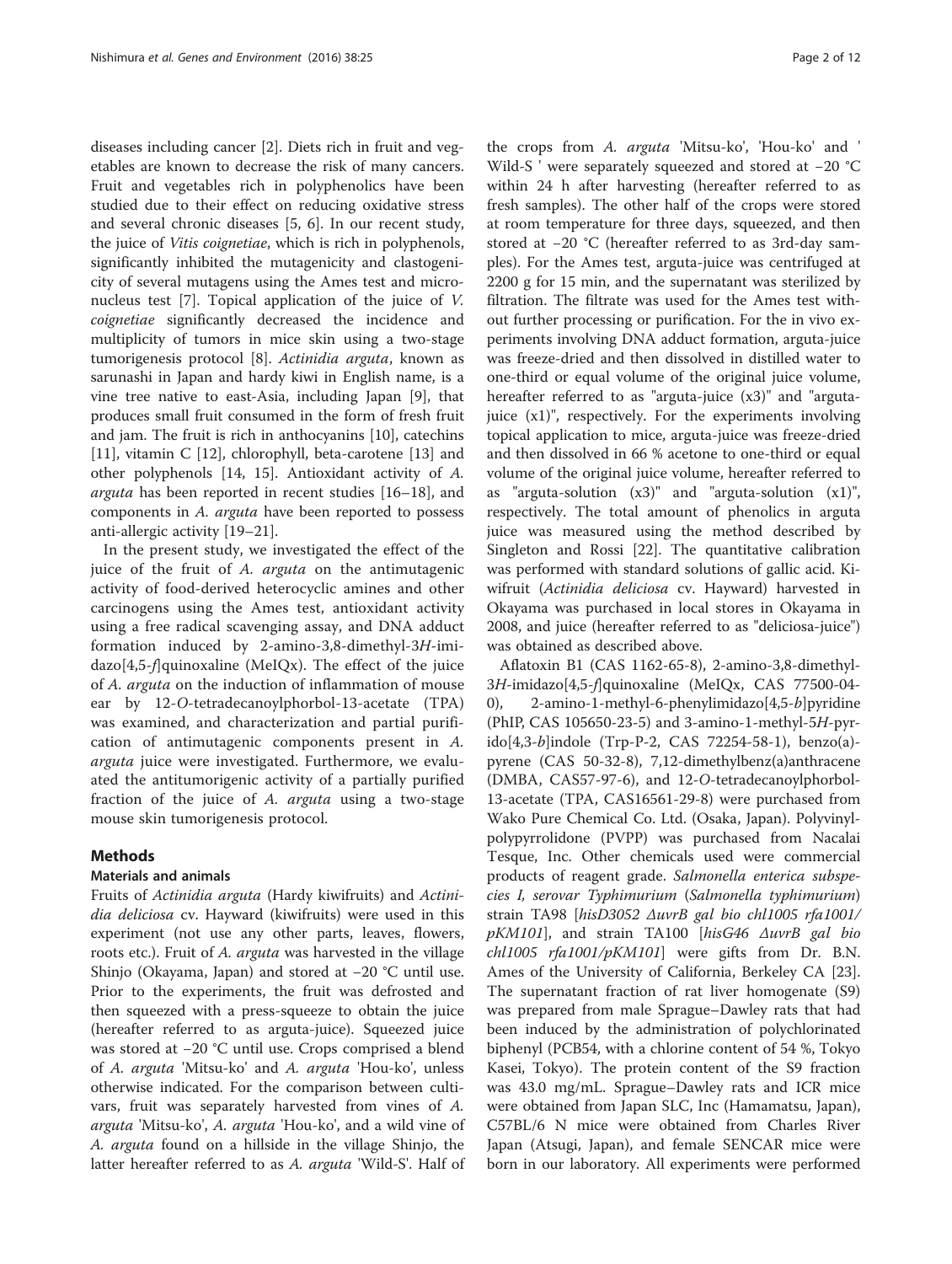<span id="page-2-0"></span>in accordance with the Safety Guidelines of Okayama University and the Japanese Government Management Law for toxic chemicals (No. 303).

#### Antimutagenicity test

The inhibitory effect of arguta-juice on mutagenicity induced by MeIQx (60 pmol), Trp-P-2 (100 pmol), PhIP (1.0 nmol), aflatoxin B1 (3.0 nmol), benzo(a)pyrene (10 nmol) and DMBA (50 nmol) were investigated using the Ames test [\[23](#page-11-0)]. An original sample of arguta-juice, not dissolved after freeze-drying, was used for the assay. MeIQx, PhIP, Trp-P-2 and aflatoxin B1 were assayed using S. typhimurium TA98, and benzo(a)pyrene and DMBA were assayed using S. typhimurium TA100 in the presence of S9. The effect of the juice on mutagenicity was examined as previously described [[7\]](#page-11-0). Experiments were performed in triplicate. Mutagenic activity (%) as shown in the figures was derived as follows:

#### Detection of DNA adducts in mice

C57BL/6 N mice (males, 6 weeks old) were randomly divided into four groups each comprising 8 mice. For investigation of the influence of arguta-juice on MeIQx-DNA adduct formation, 1.5 mL of arguta-juice (x1 or x3) and/or MeIQx (final concentration 0.005 %/diet/day) was mixed with the control diet (MF powder, Oriental Yeast Co., Ltd., Tokyo, Japan; 1.5 g) to yield a diet-paste (3 g). For two days, C57BL/6 N mice received diet-paste mixed with either water (Group 1), arguta-juice (x1) (Group 2), or arguta-juice  $(x3)$  (Groups 3 & 4) without MeIQx. Then, for three days, mice were given a diet (3 g/mouse) mixed with MeIQx (Group 1), arguta-juice  $(x1)$  and MeIQx (Group 2), arguta-juice  $(x3)$  and MeIQx (Group 3), or arguta-juice (x3) (Group 4). On day 6, mice were sacrificed by cervical dislocation and extracted tissues were washed with ice-cold KCl (0.15 M) and then frozen in liquid nitrogen. Samples were stored at −80 °C until use. The amount of heterocyclic amine-DNA adduct in the DNA of treated mice tissues shown in Table 1 was determined by modified adduct-

intensification analysis using the  $32P$ -postlabeling method [\[24](#page-11-0)].

#### Effect on enzyme activity

Arguta-juice was dissolved in water after freeze-drying and used for the assay. Sample volumes refer to mL equivalents of the original juice. The activity of cytochrome P450 1A1 (CYP 1A1) and cytochrome P450 1A2 (CYP1A2) was measured as ethoxyresorufin-O-deethylase (EROD) and methoxyresorufin-O-demethylase (MROD) activity, respectively, according to the methods reported by Iwata et al. [\[25](#page-11-0)]. Fluorescence intensity was measured at  $\lambda$  ex 535 nm and  $\lambda$  em 582 nm. Enzyme activity was expressed as relative fluorescent intensity, which was calculated for each reaction by normalizing the control to 100 %. The fluorescence of metabolites was not altered by the presence of pigments in the juice samples at the examined concentrations.

The activity of uridine 5'-diphosphoglucuronosyltransferase (UDP-glucuronosyltransferase, UGT) was determined by measuring the reduction in absorbance of 4-nitrophenol at 405 nm as described by Jakoby [\[26\]](#page-11-0). Enzyme activity was expressed as relative fluorescent intensity, which was calculated for each reaction by normalizing the control to 100 %. Glutathione S-transferase (GST) activity was determined by the method of Habig et al. [[27](#page-11-0)], using 1-chloro-2,4-dinitrobenzene as a substrate. The influence of arguta-juice on GST activity was investigated by examining the formation of Glutathione conjugate, and measured by monitoring the optical density at 340 nm. Enzyme activity as shown was expressed as a relative intensity, which was calculated for each reaction by normalizing the control to 100 %. Experiments were performed in triplicate.

# Effect on TPA-induced acute edema on the surface of mouse ears with topical application of arguta-solution

Six-week-old male mice (ICR) weighing 16–18 g were divided into five groups for the experiment. Mice in Group 1 (TPA-treated control) and Group 4 (acetonetreated control) received 20 μL of 66 % acetone applied on the surface of both ears. Mice in Group 2 received 20 μL of arguta-solution (x1) dissolved in 66 % acetone, and mice in Groups 3 and 5 received 20 μL of argutasolution (x3) dissolved in 66 % acetone, applied on the inner and outer surface of both ears, respectively. After

Table 1 In vivo effect of arguta-juice in the diet on DNA adduct formation in liver of mice fed with 0.005 % MeIQx

| Group          | No. of mice | MelOx  | Arguta-juice added to diet | Liver weight (g) | Adducts/10 <sup>8</sup> nucleotide |
|----------------|-------------|--------|----------------------------|------------------|------------------------------------|
|                |             | 0.005% | Water                      | $0.81 \pm 0.039$ | $44.9 + 39.5$                      |
|                |             | 0.005% | $arguta$ -juice $(x1)$     | $0.86 + 0.075$   | $35.9 + 39.0$                      |
|                |             | 0.005% | arguta-juice (x3)          | $0.87 \pm 0.064$ | $16.5 + 19.5*$                     |
| $\overline{4}$ |             |        | arguta-juice (x3)          | 0.94             |                                    |

Significantly different from Group 1 at  $\check{~}p$  < 0.05

 $100 \times [(reverts in the presence of juice) - (spontaneous revertants)]$  $\div$  [(revertants in the absence of juice) – (spontaneous revertants)].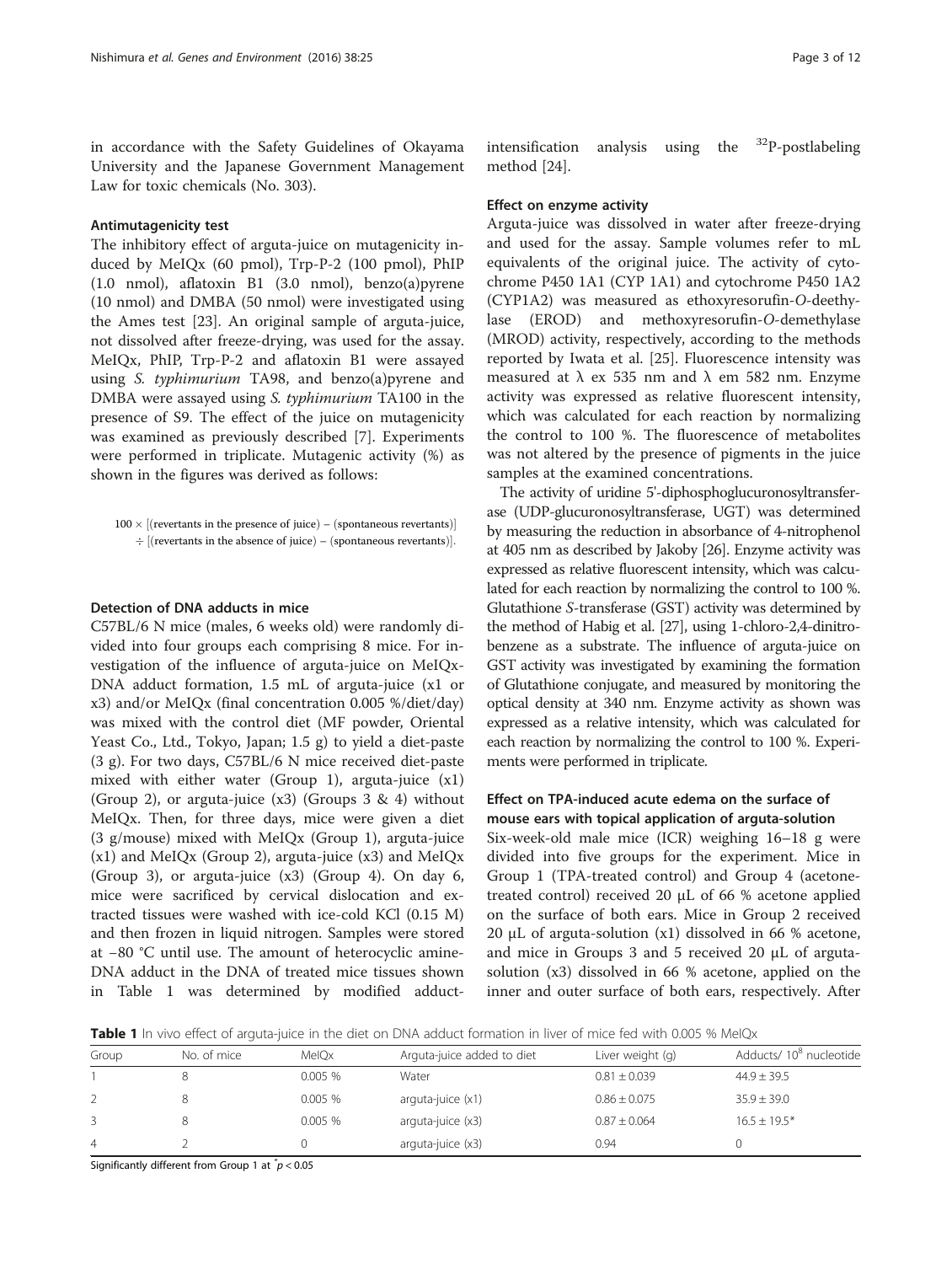<span id="page-3-0"></span>30 min, 1.7 nmol of TPA dissolved in acetone was applied on the surface of both ears of mice in Groups 1–3 for the induction of topical acute edema. Mice in Groups 4 and 5 received 100 % acetone without TPA. Thirty minutes following TPA treatment mice were sacrificed and both ears were removed. Circular sections (6 mm in diameter) of all treated ears were punched out using a cork borer and weighed. Edema was quantified as the weight difference between treatments. Antiinflammatory activity was evaluated as the percentage of edema reduction/induction in the treated mouse relative to the control mouse. Inhibition (%) as shown in Table 2 was derived as follows:

 $100 \times$  [(average weight of ear punch treated with TPA and arguta-solution)

‐ðaverage weight of ear punch treated

without TPA or arguta-solution)

 $\div$  (average weight of ear punch treated with TPA without arguta-solution) - (average weight of ear punch treated

without TPA or arguta-solution)).

## Fractionation of antimutagenic and radical scavenging components in arguta-juice

Fractionation of antimutagenic and radical scavenging components in arguta-juice is outlined in Fig. [1](#page-4-0). Briefly, arguta-juice was subjected to a sequence of solventsolvent partitioning, i.e., hexane: ethyl acetate (EtOAc) (1:1) extraction and EtOAc extraction (hereafter referred to as Hexane: EtOAc-fr and EtOAc-fr, respectively). The aqueous fraction after EtOAc extraction was freeze-dried and the residue was extracted with methanol (MeOH) and then methanol: water (1:1) (hereafter referred to as 100%MeOH-fr and 50%MeOH-fr, respectively). Hexane:EtOAc-fr, EtOAc-fr and 100%MeOH-fr were each evaporated under reduced pressure to dryness. 50%MeOH-fr was evaporated to remove methanol and then freeze-dried. The obtained residues were weighed. For the in vitro assay using the Ames test and 2,2-diphenyl-1-picrylhydrazyl (DPPH) assay, residues were dissolved in sterilized water. For the in vivo experiments involving

topical application to mice, freeze-dried 50%MeOH-fr was dissolved in 50 % acetone to one-fifth or onetenth volume of the original juice volume, hereafter referred to as "50%MeOH-fr -solution (x5)" and "50%MeOH-fr -solution (x10)", respectively. The antimutagenicity of each fraction was monitored for its effect on MeIQx (60 pmol/plate) mutagenicity assayed in the presence of S9 with S. typhimurium TA98. The free radical scavenging activity of arguta-juice and each fraction was measured using the DPPH scavenging assay [\[28](#page-11-0)]. The inhibitory percentage of DPPH was calculated according to the following equation: Scavenging effect  $(\%)$  = (optical density (OD) of control – OD of sample/OD of control)  $\times$  100. The concentration of vitamin C was measured by the indophenol method [[29\]](#page-11-0). The experiments were performed in triplicate.

# Effect on tumor promotion following topical application of 50%MeOH-fr

Six-week-old female SENCAR mice were randomly divided into four groups each comprising 12 or 13 mice. The dorsal side of the skin of mice was shaved using an electric hair cutter at least two days prior to treatment. Skin tumors were induced chemically using a standard 2-stage initiation-promotion protocol [\[30](#page-11-0)]. The initiation was accomplished using a single topical application of DMBA (2.5 mg/animal, dissolved in 0.1 mL acetone) on the dorsal shaved skin of mice in Groups 1–4. Seven days later, mice in Group 1 (DMBA treated control) were treated topically with 0.1 mL of 66 % acetone, while mice in other groups were treated with either 50%MeOH-fr-solution (x5) (Group 2) and/or 50%MeOH-fr-solution (x10) (Groups 3 and 4) dissolved in 0.1 mL of 50 % acetone per application. Thirty minutes following treatment, mice in Groups 1–3 were treated topically with TPA (1.7 nmol) dissolved in 0.1 mL acetone, while mice in Group 4 were treated topically with 0.1 mL acetone as a substitute for the TPA solution. The TPA and/or 2-dose 50%MeOH-fr treatments were repeated twice per week until the termination of the experiment 20 weeks from the start of the DMBA application. During the period, the tumor yield

Table 2 Inhibitory effect of arguta-solution on TPA-induced inflammation of mouse ears by surface treatment. Mouse ear weight is expressed as mean ± standard deviation

| Group          | Topical treatment 1  | Topical treatment 2 | No. of ear | Average weight of ear punch (mg) | Inhibition % |
|----------------|----------------------|---------------------|------------|----------------------------------|--------------|
|                | 66 % Acetone         | TPA                 |            | $18.00 \pm 1.08$                 |              |
|                | Arguta-solution (x1) | TPA                 |            | $14.55 + 0.86*$                  | 29.5         |
| $\overline{3}$ | Arguta-solution (x3) | TPA                 |            | $12.37 + 1.16*$                  | 48.2         |
| 4              | 66 % Acetone         | Acetone             | 4          | $6.31 \pm 0.26$                  |              |
| -5             | Arguta-solution (x3) | Acetone             | 4          | $6.70 + 0.44$                    |              |

 $*P < 0.01$ , significantly different from the TPA-treated group (Group 1) by the t-test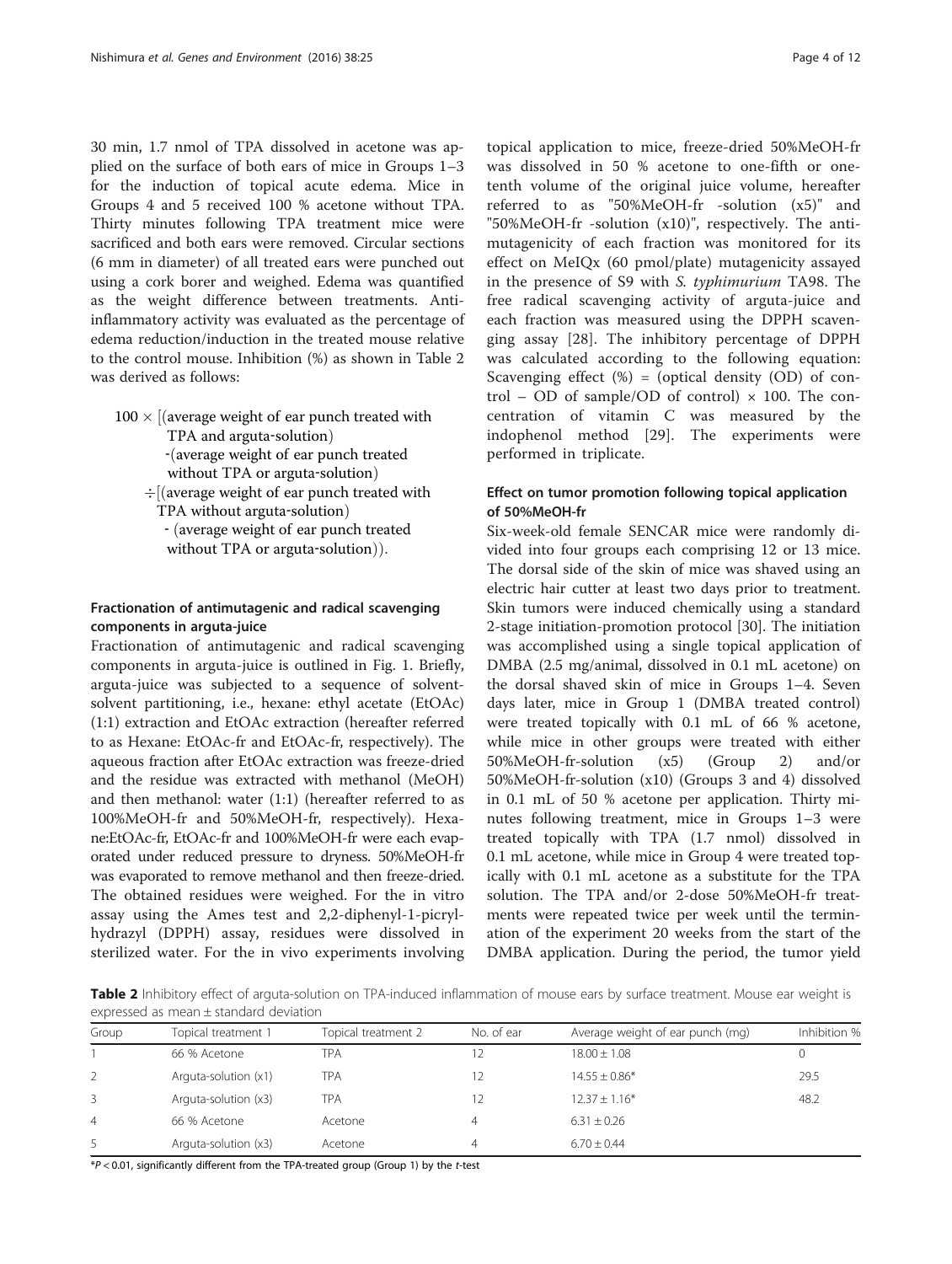<span id="page-4-0"></span>

and incidence were recorded weekly, and tumors >1 mm in diameter were included in the cumulative total if they persisted for at least 2 weeks. The data are expressed as the percentage of mice with tumors and number of tumors per mouse, and are plotted as a function of weeks during the test.

# Effect of heat and PVPP treatment on the antimutagenicity of arguta-juice and 50%MeOH-fr

For the experiments of heat treatment, sample was placed in a water bath at 90 °C for 10 min and then cooled on ice. Heated juice was then centrifuged at 2200 g for 15 min and the supernatant was sterilized by filtration. For the experiments involving PVPP treatment, 1-mL sample was mixed with 2 mg of PVPP and then shaken for 30 min. The mixture was then centrifuged and the supernatant was sterilized by filtration. The total amount of phenolics was determined before and after the PVPP treatment. The antimutagenicity of the treated and untreated samples was monitored for the effect on MeIQx (60 pmol/plate) mutagenicity.

## Statistical analyses

Data are expressed as means ± standard deviation for each data point as indicated in each Figure or Table. Statistical analyses were performed using Dunnett's test

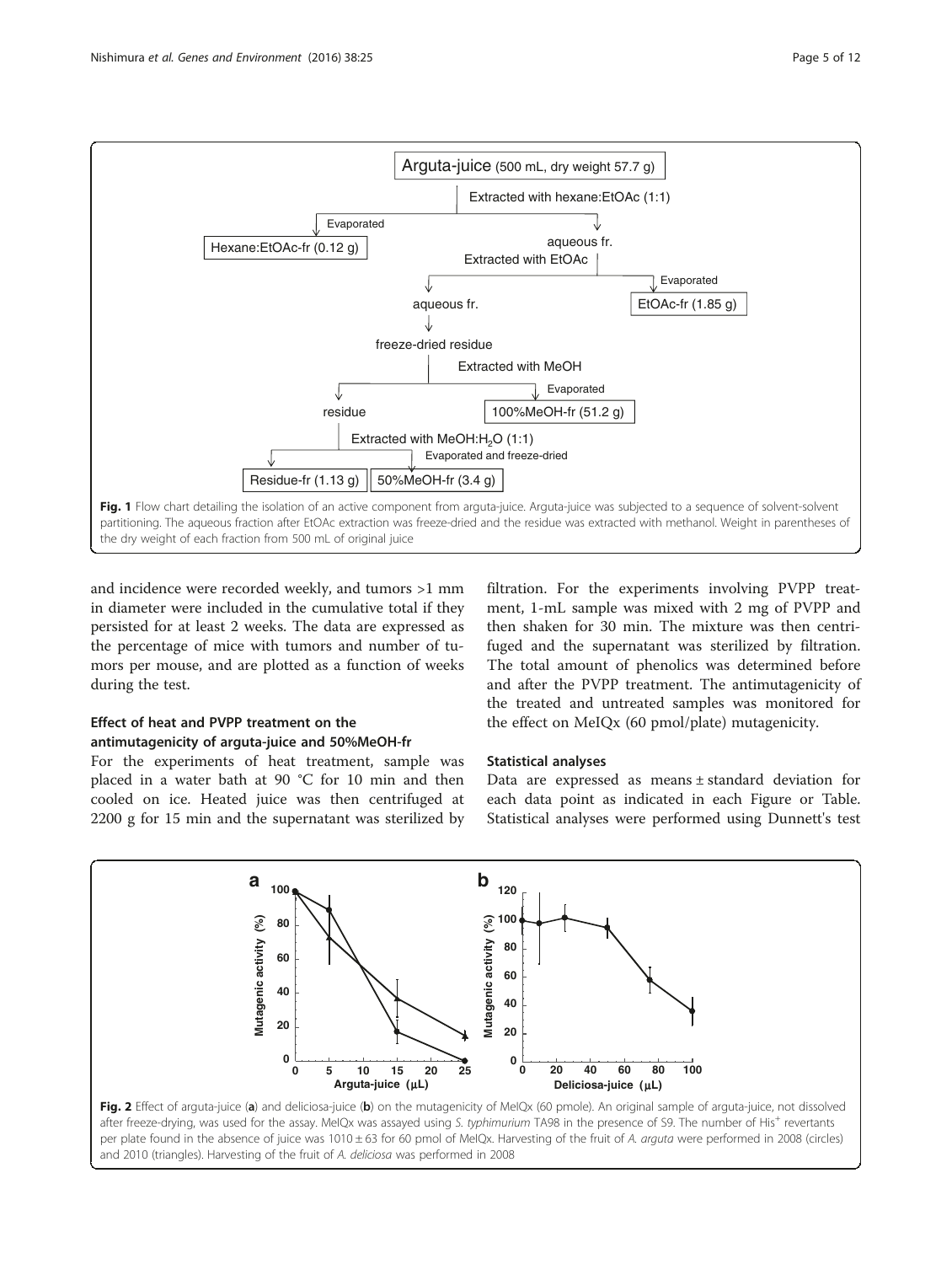<span id="page-5-0"></span>and Kaplan-Meier method with KaleidaGraph (Synergy Software, Reading, PA), Excel add-in soft (SSRI CO. Ltd, Tokyo, Japan), and JMP (JMP Japan, Tokyo, Japan).

## Results

#### Antimutagenicity of arguta-juice

Arguta-juice and deliciosa-juice significantly inhibited MeIOx mutagenicity (Fig. [2\)](#page-4-0). The number of  $His<sup>+</sup>$  revertants per plate found in the absence of juice was  $1010 \pm$ 63 for 60 pmol of MeIQx and the number of  $His<sup>+</sup>$  revertants spontaneously formed was  $42 \pm 0.7$  with S. typhimurium TA98 in the presence of metabolic activation. The amount of arguta-juice needed for 50 % inhibition  $(ID_{50}$  of the mutagenicity of MeIQx was approximately 10 μl/plate (Fig. [2a](#page-4-0)), while that of deliciosa-juice was approximately 90 μL/plate (Fig. [2b\)](#page-4-0). Since a smaller amount of arguta-juice was needed to inhibit the mutagenicity of MeIQx compared to deliciosa-juice, argutajuice was selected for further investigations of antimutagenicity. The reproducibility of the antimutagenicity toward MeIQx was confirmed using the fruit of A. arguta harvested in 2008 and 2010 (Fig. [2a\)](#page-4-0). Arguta-juice inhibited the mutagenicity of Trp-P-2, PhIP, aflatoxin B1,

benzo(a)pyrene and DMBA (Fig. 3). The number of  $His<sup>+</sup>$ revertants per plate found in the absence of juice was  $4592 \pm 505$  for 100 pmol of Trp-P-2,  $877 \pm 31$  and for 1.0 nmol of PhIP,  $1036 \pm 95$  for 3.0 nmol of aflatoxin B1 with S. typhimurium TA98 in the presence of metabolic activation,  $1166 \pm 189$  for 50 nmol of DMBA, and 1056  $\pm$  102 for 10 nmol of benzo(a)pyrene with S. typhimurium TA100 in the presence of metabolic activation. The number of His<sup>+</sup> revertants spontaneously formed was  $118 \pm 23.5$  with S. typhimurium TA100 in the presence of metabolic activation. The amount of arguta-juice required to achieve an  $ID_{50}$  value with Trp-P-2, PhIP, aflatoxin B1, benzo(a)pyrene and DMBA was approximately 8.0, 8.0, 15, 35 and 20 μL/plate, respectively, similar with that obtained with MeIQx.

The difference between cultivars of A. arguta (Wild-S, Mitsu-ko and Hou-ko) and the effect of preservation on antimutagenicity were examined (Fig. [4\)](#page-6-0). The  $ID_{50}$  value was 3 μL/plate for the arguta-juice of Wild-S (first and third-day samples), 18 μL/plate for Mitsu-ko (third-day sample), 4 μl/plate for Hou-ko (fresh sample), and greater than 25 μL/plate for Mitsu-ko (fresh sample) and Hou-ko (third-day sample). The amount of arguta-juice

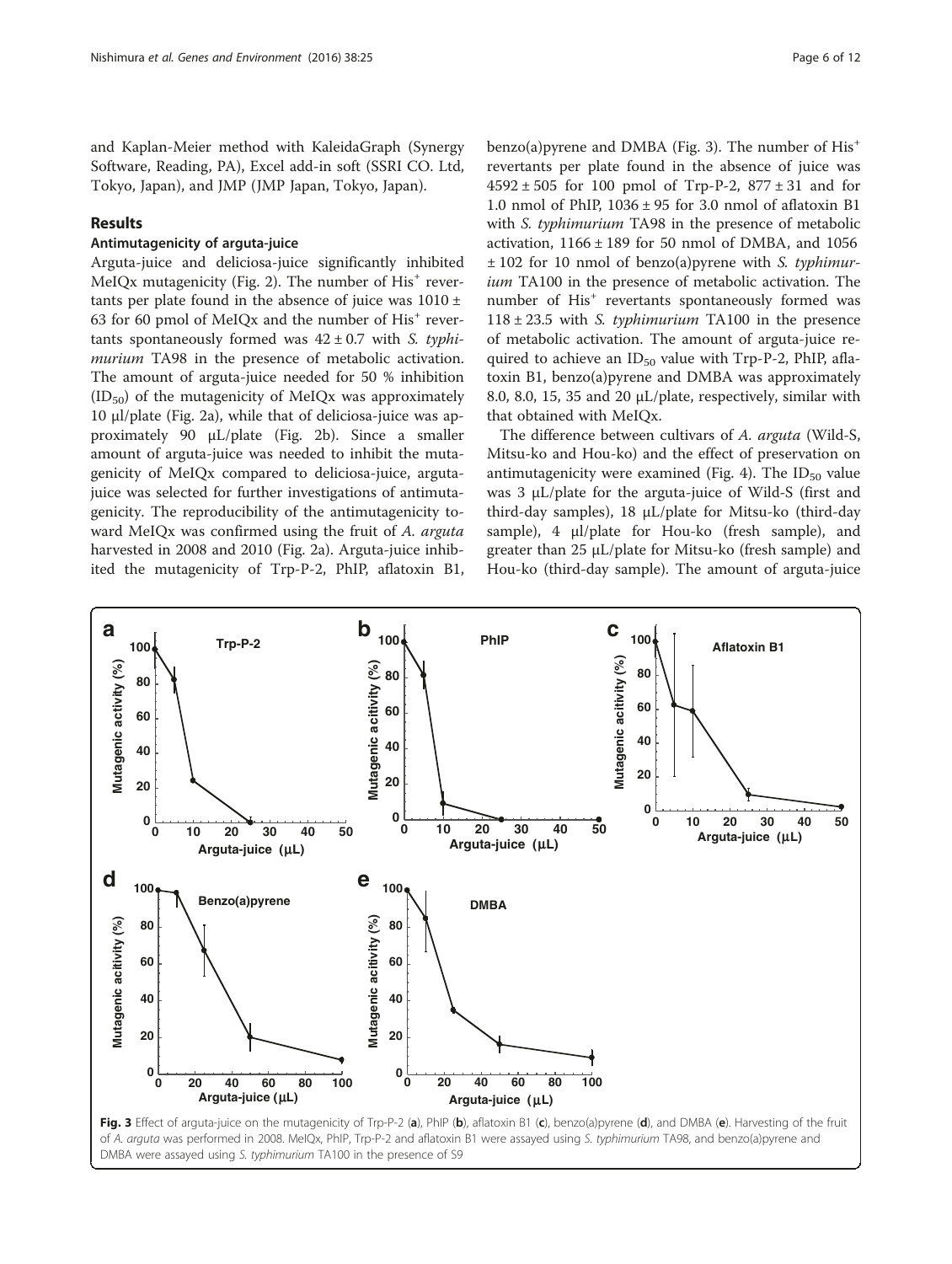<span id="page-6-0"></span>

of Wild-S needed for  $ID_{50}$  was lower than that of Mitsu-ko and Hou-ko both for the fresh and third-day samples. The total phenolic content was 11.1 mg/mL and 17.3 mg/mL for Hou-ko (fresh and third-day sample), 17.0 mg/mL and 15.5 mg/mL for Mitsu-ko (fresh and third-day sample), and 12.5 mg/mL and 18.7 mg/mL for Wild-S (first and thirdday samples), respectively. The effect of preservation at room temperature on antimutagenicity varied in these cases.

## Effect of arguta-juice on the formation of DNA adducts in vivo

The in vivo effect of arguta-juice on the formation of DNA adducts in mice fed MeIQx was investigated. The diet-paste given to mice was completely eaten before 9 a.m. the following day. MeIQx-induced DNA adducts were formed in liver of mice fed MeIQx in their diet (Table [1](#page-2-0) Groups 1–3). No adducts were observed in the organs of mice fed a diet mixed with arguta-juice (x3)

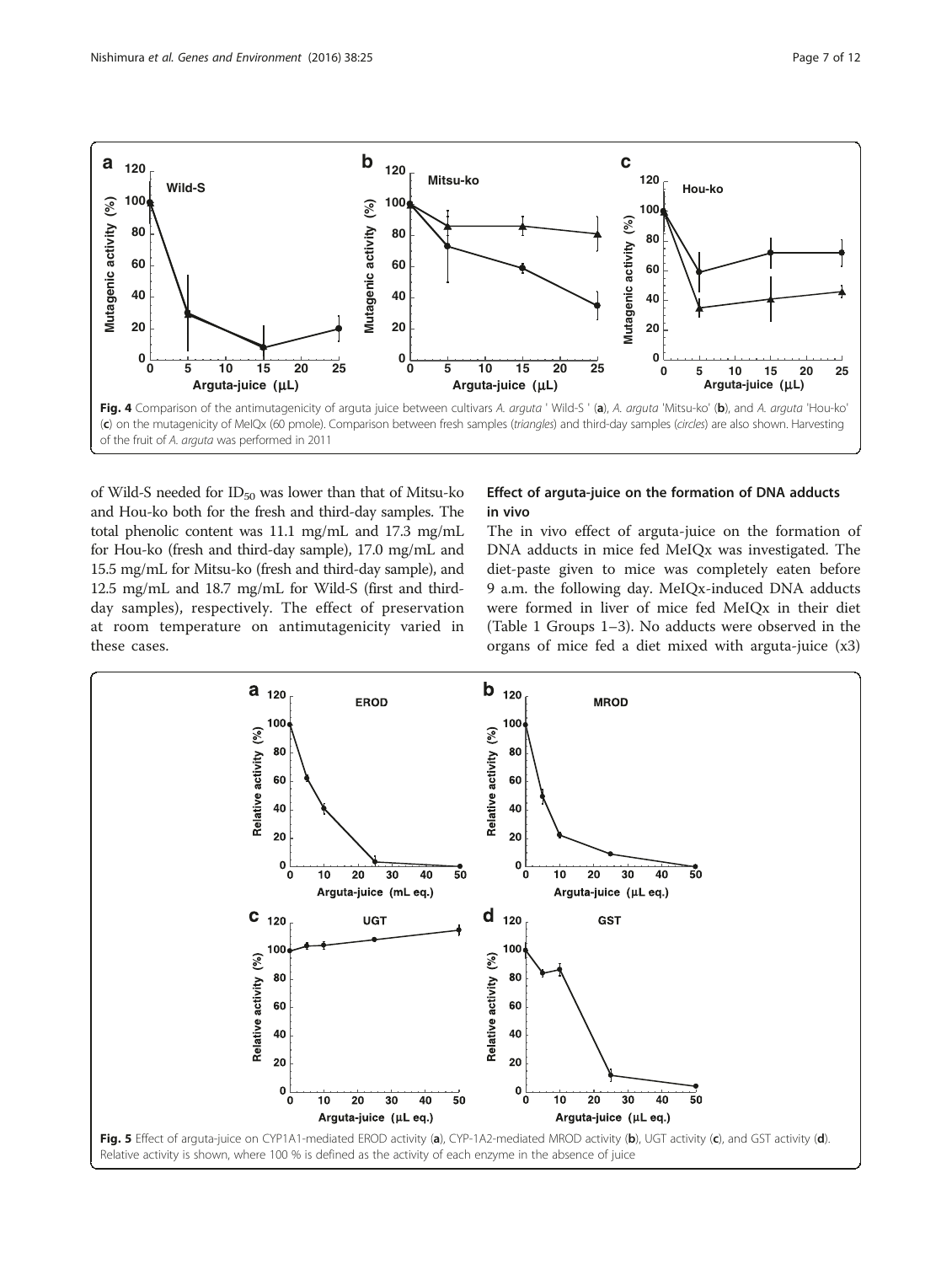<span id="page-7-0"></span>for five days (Table [1](#page-2-0) Group 4). The formation of DNA adducts formed in liver of mice given MeIQx in the diet decreased significantly following administration of arguta-juice (x3) compared with mice given MeIQx without juice (Table [1](#page-2-0)). No significant differences in body and liver weight or notable clinical signs of illness were observed amongst Groups 1–4 throughout the study (data not shown).

## Effect of arguta-juice on the catalytic activity of CYPs, UGT and GST

In an effort to reveal the mechanisms for antimutagenicity of arguta-juice, we examined the effects on the enzymes that metabolize xenobiotics, we quantified the amount of specific metabolite produced by individual CYPs using typical substrates in the absence or presence of the juice. Arguta-juice significantly inhibited the activity of EROD (CYP1A1) and MROD (CYP1A2) (Fig. [5a](#page-6-0) [and b\)](#page-6-0). Relative enzymatic activity is shown in Fig. [5a, b](#page-6-0), where 100 % is defined as the activity of CYP1A1 and CYP1A2 in the absence of juice. The  $ID_{50}$  value of arguta-juice observed when using CYP1A1 and CYP1A2 was 8.0 and 5.0 μL/mL of reaction mixture, respectively.

When arguta-juice was added to the reaction mixture of phase II enzymes, the activity of UGT increased in a dose-dependent manner to 115 % of the control (Fig. [5c](#page-6-0)), whereas the activity of GST was inhibited (Fig. [5d](#page-6-0)) and the ID<sub>50</sub> value of arguta-juice with GST was 18  $\mu$ L/mL of reaction mixture.

## Effect of topical application of arguta-solution on TPAinduced acute edema on the surface of mouse ears

The anti-inflammatory activity of arguta-solution was evaluated in a mouse ear model. A single topical application of TPA induced ear edema in mice. Topical application of arguta-solution inhibited TPA-induced edema of mouse ear in a dose-dependent manner (Table [2](#page-3-0)). When 20  $\mu$ L of arguta-solution (x3) was applied to mouse ears prior to TPA treatment, 48.2 % inhibition of inflammation was achieved.

# Partial purification and fractionation of antimutagenic and radical scavenging components in arguta-juice

Partial purification and fractionation of antimutagenic and radical scavenging components in arguta-juice was performed as outlined in Fig. [1.](#page-4-0) Based on spectrophotometric determinations, the total phenolic content in arguta-juice was 9.31 mg/ml, determined as gallic acid equivalents (Table 3). Phenolics were distributed throughout every fraction. The concentration of vitamin C in arguta-juice was 1.48 mg/mL, whereas that in 50 %-MeOH-fr was less than the detection limit (0.075 mg/mL).

The antimutagenic and radical scavenging activity of each fraction were examined (Fig. [6](#page-8-0)). The antimutagenic components were located in 50%MeOH-fr and 100%MeOH-fr, and the  $ID_{50}$  values when examining antimutagenicity were 60 and 270 μL eq. of arguta-juice, respectively (Table 3 and Fig. [6a](#page-8-0)). The  $ID_{50}$  value of the starting material (arguta-juice) when examining the mutagenicity of MeIQx was 10 μL, and the antimutagenicity of 50%MeOH-fr and 100%MeOH-fr was 1/6 and 1/27 that of arguta-juice, respectively. The dry weight of 100%MeOH-fr and 50%MeOH-fr was 88.7 and 5.9 % of the arguta-juice, respectively. Therefore, the specific activity determined for 50%MeOH-fr and 100%MeOH-fr with respect to antimutagenicity was 2.88 and 0.042, respectively, calculated by normalizing the activity of arguta-juice to 1 (Table 3).

The amount of DPPH radical decreased significantly in the presence of arguta-juice, as shown in Fig. [6b.](#page-8-0) The amount of arguta-juice needed to achieve a 50 % decrease in DPPH, i.e. the 50 % scavenging dose  $(ED_{50})$ was approximately 10 μl/plate (Table 3, Fig. [6b\)](#page-8-0). The radical scavenging activity was also located predominantly in 50%MeOH-fr and 100%MeOH-fr (Fig. [6b\)](#page-8-0). Since the  $ED_{50}$  of 50%MeOH-fr and 100%MeOH-fr was 50 and 15 μL eq. of arguta-juice, the radical scavenging activity of 50%MeOH-fr and 100%MeOH-fr was 1/5 and 1/1.5 that of arguta-juice, respectively (Table 3). The specific activity of 50%MeOH-fr and 100%MeOH-fr in terms of radical scavenging activity was calculated as

Table 3 Partial purification of 1 l or arguta-juice; Dry weight, phenolics and biological activity in each fraction

| Fraction     | Dry weight                     | Phenolics         | Antimutagenicity ID <sub>50</sub> (Specific activity <sup>D</sup> ) | DPPH scavenging activity $ED_{50}$ (Specific activity) |  |
|--------------|--------------------------------|-------------------|---------------------------------------------------------------------|--------------------------------------------------------|--|
|              | mg/mL eq. <sup>a</sup> (yield) | mg/mL eq. (yield) | $\mu$ L eq. (fold <sup>b</sup> )                                    | µL eq. (fold)                                          |  |
| Arguta-juice | 115.3(1)                       | 9.31(1)           | 10(1)                                                               | 10(1)                                                  |  |
| Hexane       | 0.24(0.0021)                   | 0.181(0.019)      | $(-)$                                                               | $(-)$                                                  |  |
| -EtOAc-fr    |                                |                   |                                                                     |                                                        |  |
| EtOAc-fr     | 3.70 (0.032)                   | 1.20 (0.13)       | $(-)$                                                               | $(-)$                                                  |  |
| 100%MeOH-fr  | 102.3 (0.887)                  | 2.24(0.24)        | 270 (0.042)                                                         | 15 (0.75)                                              |  |
| 50%MeOH-fr.  | 6.82(0.059)                    | 1.16(0.13)        | 60(2.88)                                                            | 50 (3.39)                                              |  |
| Residue-fr.  | 2.26(0.020)                    | 1.06(0.11)        | $(-)$                                                               | $(-)$                                                  |  |

 $^{\text{a}}$ mL eq. mL equivalent of starting material, i.e., arguta-juice<br>bSpecific activity – (ID – of the original arguta-juice / ID – o

<sup>b</sup>Specific activity = (ID<sub>50</sub> of the original arguta-juice / ID<sub>50</sub> of each fraction)/ (yield of dry weight)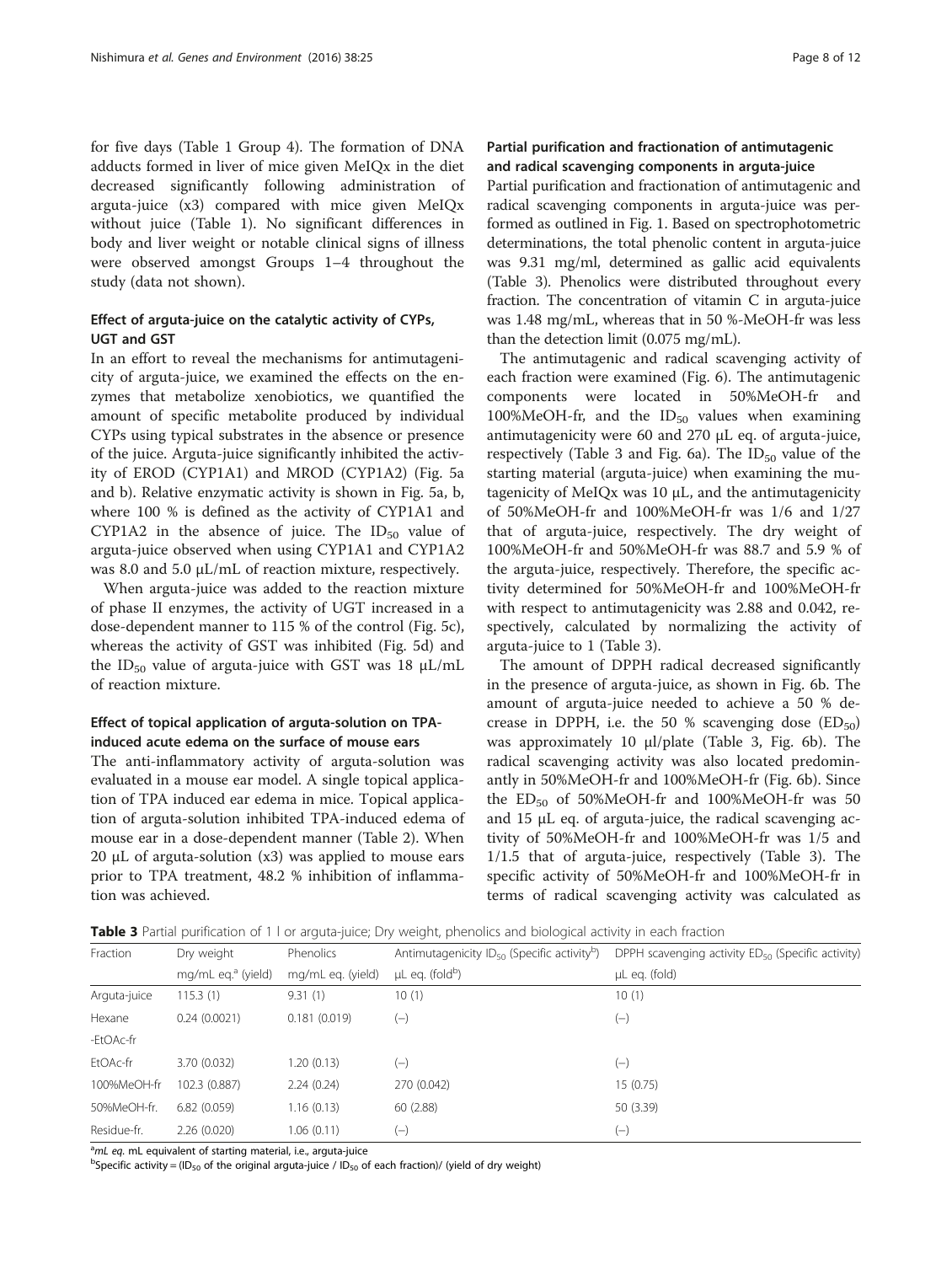<span id="page-8-0"></span>

3.39 and 0.75, respectively, calculated by normalizing the activity of arguta-juice to 1 (Table [3](#page-7-0)). Hence, the specific activity in terms of both antimutagenicity and radical scavenging activity was highest in 50%MeOH-fr (Table [3\)](#page-7-0).

#### Antitumorigenesis study

Significant differences were observed concerning tumor incidence between Groups 1 and 2, and Groups 1 and 3  $(P < 0.01)$  (Fig. 7a). Skin tumors appeared in the 5th week with TPA application in Group 1, whereas similar tumors appeared in the 8th and 9th weeks in groups treated with 50%MeOH-fr (Groups 2 and 3), respectively. The final mean number of tumors per mouse was 14.2, 4.8 and 3.5 for Groups 1, 2 and 3, respectively (Fig. 7b). A significant difference was observed concerning tumor multiplicity between Groups 1 and 2, and Groups 1 and 3 ( $P < 0.01$ ). None of the mice in Group 4 developed skin tumors. No significant differences were observed with respect to animal growth and noticeable clinical signs of illness in Groups 1–4 throughout the two-stage mouse skin tumor study (data not shown).

#### Effect of heat and PVPP treatment

Stability to heat was examined in an effort to investigate the nature of antimutagenic substances in arguta-juice. The antimutagenicity of arguta-juice and 50%MeOH-fr decreased following heat treatment at 90 °C for 10 min (Fig. [8a, b\)](#page-9-0). Greater amounts of heated-treated arguta-juice and 50%MeOH-fr were needed to inhibit the mutagenicity of MeIQx compared to that of the original sample, which indicated that the antimutagenic substances in arguta-juice and 50%MeOH-fr comprised heat-labile compounds.

PVPP has been reported to absorb and remove phenolic compounds from solvent [[31](#page-11-0)]. In an effort to determine whether the antimutagenic substances in arguta-juice comprised phenolics, arguta-juice and 50%MeOH-fr were treated with PVPP. Based on the spectrophotometric determination, the amounts of total phenolic content in arguta-juice and 50%MeOH-fr treated with PVPP were



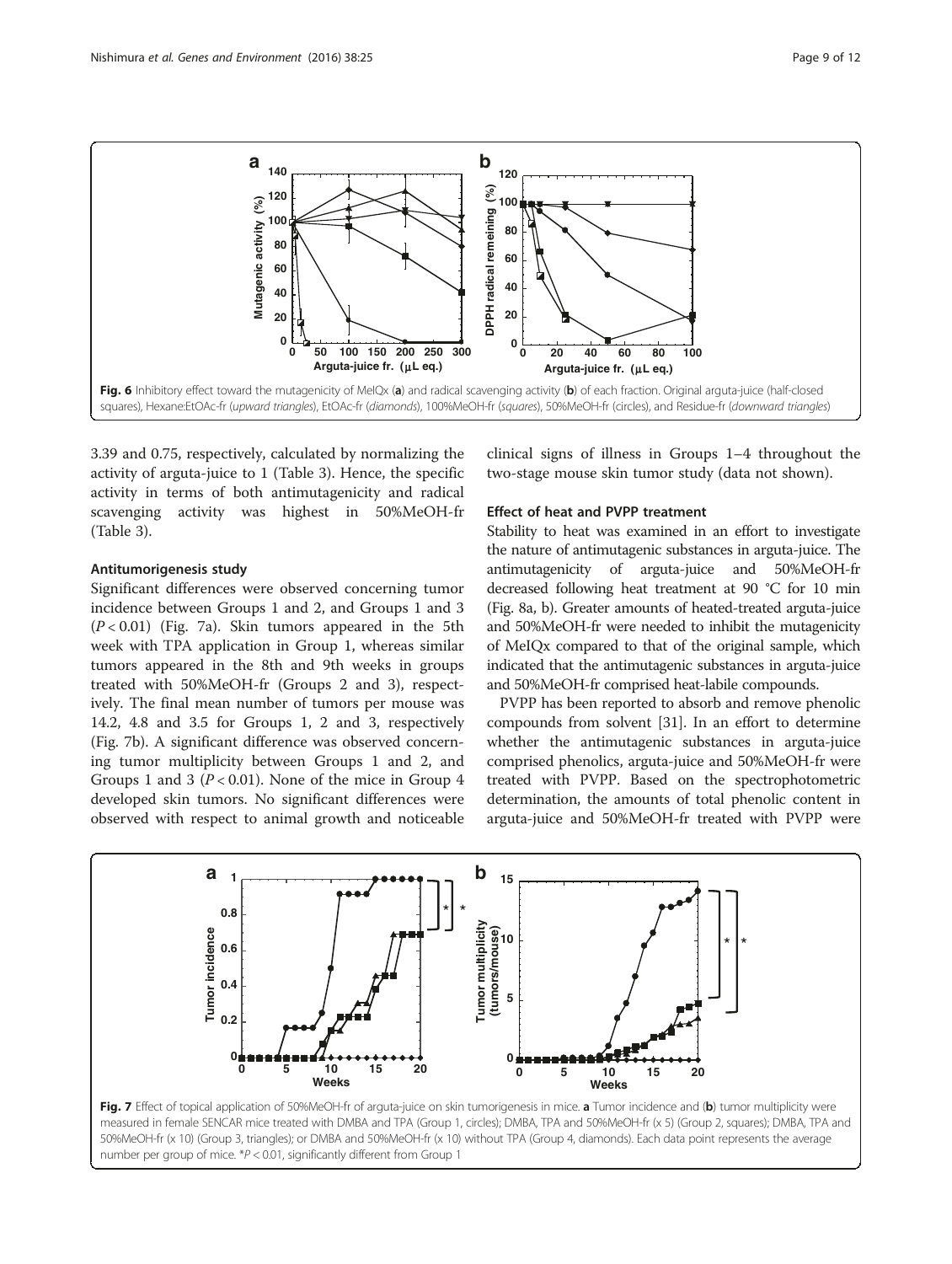<span id="page-9-0"></span>

decreased to 51.2 and 38.4 %, respectively. Following PVPP treatment,  $ID_{50}$  values with respect to the antimutagenicity of arguta-juice and 50%MeOH-fr increased, and greater amounts of arguta-juice and 50%MeOH-fr were needed to inhibit the mutagenicity of MeIQx (Fig. 8c, d).

## **Discussion**

We investigated the antimutagenic effect of arguta-juice on well known carcinogens using the Ames test and results showed that arguta-juice inhibited the mutagenicity of heterocyclic amines (MeIQx, Trp-P-2 and PhIP), aflatoxin B1, and polycyclic aromatic hydrocarbons (benzo(a)pyrene and DMBA) (Figs. [2](#page-4-0) and [3\)](#page-5-0). Although the total phenolic content and antioxidant activity of the fruit of A. arguta was reported to be comparable to that of A. deliciosa [\[16\]](#page-11-0), the antimutagenicity of the juice of the fruit was in the order A. arguta > A. deliciosa (Fig. [2\)](#page-4-0). There was no correlation between the antimutagenicity and the amount of total phenolics of the cultivars (Fig. [4\)](#page-6-0). The antimutagenic activity of the fruit of A. arguta differed between cultivars, and may reflect differing contents of antimutagenic components. The antimutagenicity of arguta-juice was in the order Wild-S > Hou-Ko > Mitsu-ko. Storage of the fruit at room temperature resulted in no consensus changes to the antimutagenicity. Three days after the harvest, the antimutagenicity of the arguta-juice of Wild-S showed no

significant changes, whereas the antimutagenicity of the arguta-juice of Mitsu-ko increased and that of the argutajuice of Hou-ko decreased during storage. There may be various metabolic changes that occur during storage that leads to a change in the content of antimutagenic substances.

The in vivo effect of arguta-juice was then investigated. Results showed that arguta-juice had a protective effect against DNA adduct formation in liver induced by MeIQx [[32](#page-11-0)]. Addition of arguta-juice to the diet decreased the number of DNA adducts formed in liver (Table [1\)](#page-2-0). Heterocyclic amines including MeIQx usually exist in cooked food, and their importance as a dietary component has been generally accepted with respect to cancer development.

Antimutagenic mechanisms were also investigated. Metabolic pathways including bioactivation and bioinactivation are possible targets for antimutagenicity, and the inhibition of phase I enzyme activity by exogenous compounds has been observed [[33\]](#page-11-0). Mutagens examined and shown in Figs. [2,](#page-4-0) [3](#page-5-0) and [4](#page-6-0) require bio-conversion to express mutagenicity. The principal pathways of bioinactivation involve CYP-mediated N-oxidation of the exocyclic amine, CYP-mediated ring-oxidation, followed by N-glucuronidation with UGT [\[34\]](#page-11-0). Bio-activation of heterocyclic amines is known to involve N-hydroxylation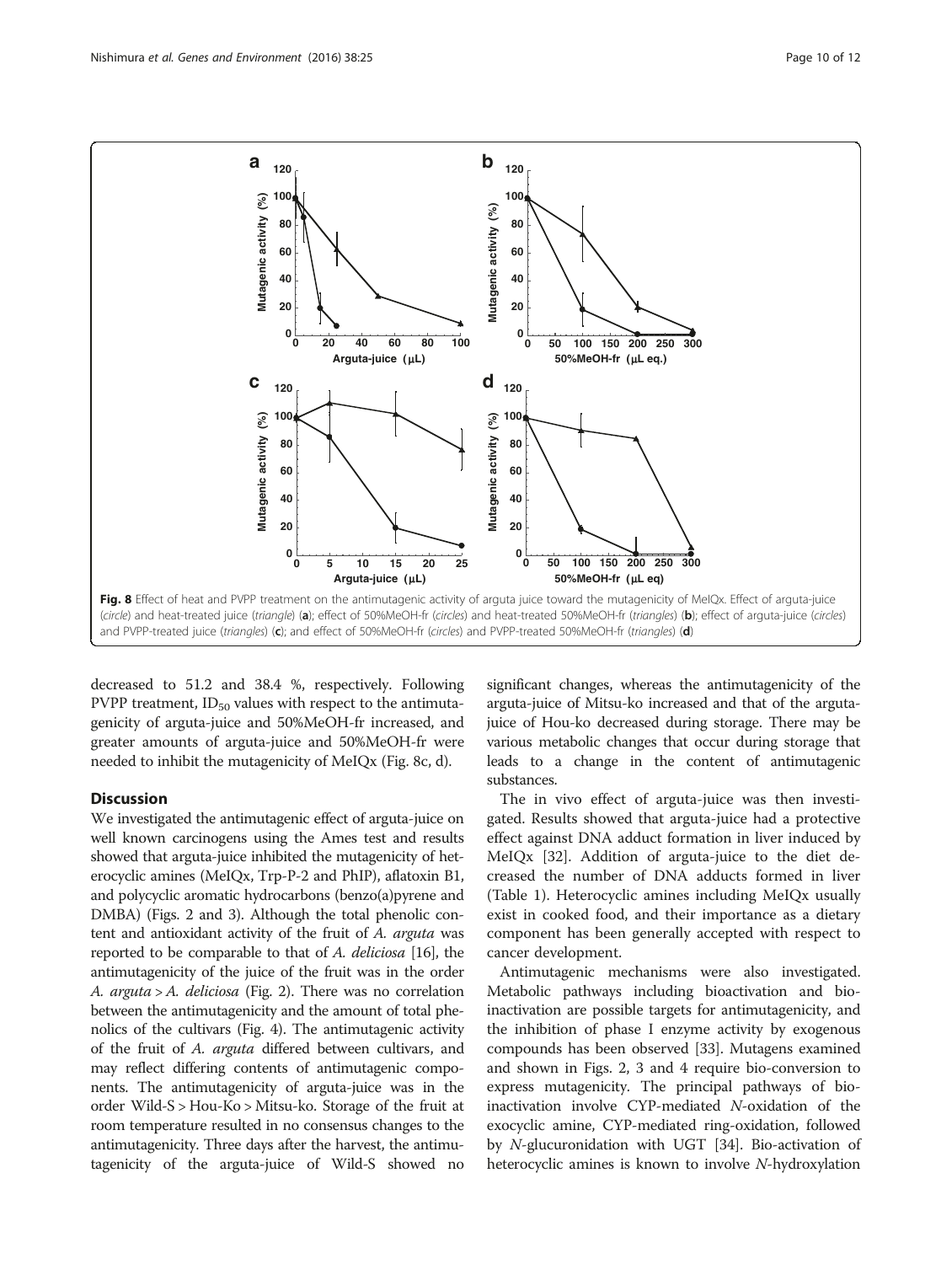with phase I enzymes (CYPs) followed by O-sulfonation or O-acetylation with phase II enzymes of sulfotransferase and acetyltransferase, those of aflatoxin B1 and polycyclic aromatic hydrocarbons involves ring-epoxylation with phase I enzymes. Arguta-juice decreased the activity of phase I enzymes (EROD and MROD) and GST, but not UGT. Combined effects comprising i) inhibition of the metabolic activation of mutagens with phase I enzymes, but ii) not prevented activity of phase II detoxication enzyme, UGT, for the elimination of mutagens via glucuronidation, may be responsible for the observed antimutagenicity of arguta-juice.

We also investigated the in vivo effect of the antiinflammatory activity of arguta-solution. Tumor promotion is an essential stage of carcinogenesis and inflammation is a key factor in cancer promotion. Topical application of arguta-solution to mouse ear resulted in marked suppression of acute edema induced by TPA (Table [2](#page-3-0)). TPA causes instant irritation of mouse ear, and leads to fluid accumulation and edema, characteristic of the acute inflammatory response. Our results suggested that certain components in arguta-juice can be transcutaneously passed through to target cells and eventually lead to suppression of the inflammatory response in mouse ear.

We performed a partial purification of arguta-juice in an effort to characterize the active components. Antimutagenic and radical scavenging substances were located in the aqueous fraction and were not extracted with hexane-EtOAc or EtOAc, indicating that these substances are water-soluble (Table [3](#page-7-0), Fig. [6\)](#page-8-0). Although 88.7 % of the components in arguta-juice, calculated on the basis of dry-weight, was distributed in 100%MeOHfr, the  $ID_{50}$  value of 50%MeOH-fr with respect to the mutagenicity of MeIQx was lower than that of 100%MeOH-fr, indicating that most of the antimutagenic substances were present in 50%MeOH-fr. The specific activity of the radical scavenging effect was also highest in 50%MeOH-fr.

We then investigated the antitumorigenic effect of topical applications of 50%MeOH-fr in the multistage carcinogenesis model in mouse skin. Topical application of 50%MeOH-fr prior to TPA treatment afforded significant protection against tumor promotion in the mouse skin tumorigenesis model (Fig. [7\)](#page-8-0). Our findings showed that component(s) in 50%MeOH-fr revealed antimutagenic, radical scavenging and antitumorigenic activities.

Although one radical scavenging and water-soluble compound known in the fruit of A. arguta is vitamin C [[12](#page-11-0)], the concentration of vitamin C in 50%MeOH-fr was less than the detection limit. Therefore, vitamin C alone may not be responsible for the observed radical scavenging and antimutagenic activity in 50%MeOH-fr. Other potential candidates present as part of the active

components of arguta-juice are polyphenols. Fruit is an important source of polyphenols in the human diet [[35](#page-11-0)]. The content of polyphenols in A. arguta, being 9.31 mg/ mL, is higher than that in kiwifruit and apple (1.12 mg/g and 0.20 mg/mL of juice, respectively [[15](#page-11-0)]). In argutajuice, 12.5 % of the phenolics were present in 50%MeOHfr (Table [3](#page-7-0)). PVPP-treatment indicated that the antimutagenic substances in arguta-juice and 50%MeOH-fr comprised phenolics (Fig. [8b, d](#page-9-0)). These results suggested that the antimutagenic components in arguta-juice and 50%MeOH-fr were water-soluble, heat-labile phenolic compounds. Further purification and identification of active ingredients will be performed in future.

## Conclusions

The present studies have demonstrated that arguta-juice inhibited the mutagenic activity of carcinogens including MeIQx, a food-borne carcinogen, and DMBA, a model compound of tumor initiation. Arguta-juice also inhibited DNA adduct formation in liver of mouse fed MeIQx, and inhibited the induction of acute inflammation of mouse ear induced by TPA, a typical promoter. Moreover, components in 50%MeOH-fr of arguta-juice led to a reduction in existing mouse skin tumors induced by DMBA-TPA. These results suggested that components in A. arguta are attractive candidates for potential use as chemopreventive agents.

#### Abbreviations

arguta-juice, the juice obtained from the fruit of A. arguta squeezed with a press-squeeze; CYP 1A1, cytochrome P450 1A1; CYP1A2, cytochrome P450 1A2; DMBA, 7,12-dimethylbenz(a)anthracene; DPPH, 2,2-diphenyl-1-picrylhydrazyl;  $ED_{50}$ , the amount of arguta-juice needed to achieve a 50 % decrease in DPPH; EROD, ethoxyresorufin-O-deethylase; EtOAc, ethyl acetate; GST, glutathione S-transferase; ID<sub>50</sub>, the amount of arguta-juice needed for 50 % inhibition; MeIQx, 2-amino-3,8-dimethyl-3H-imidazo[4,5-f]quinoxaline; MeOH, methanol; MROD, methoxyresorufin-O-demethylase; OD, optical density; PhIP, 2-amino-1-methyl-6 phenylimidazo[4,5-b]pyridine; PVPP, polyvinylpolypyrrolidone; S9, supernatant fraction of rat liver homogenate; TPA, 12-O-tetradecanoylphorbol-13-acetate; Trp-P-2, 3-amino-1-methyl-5H-pyrido[4,3-b]indole; UGT, 5'-diphosphoglucuronosyltransferase (UDP-glucuronosyltransferase)

#### Funding

This research was supported in part by the Ryobi Teien Memory Foundation for biological research.

#### Authors' contributions

MN carried out the analysis of DNA adducts formation, anti-inflammation and enzyme assay. YO carried out the experiments of skin tumorigenesis and partial purification. NM carried out the experiments of skin tumorigenesis. MT carried out the partial purification and antimutagenicity assay. RH carried out the Free radical scavenging assay. TN participate the analysis of DNA adducts formation. SAK supervised all experiments and the conception and design of the study. All authors read and approved the final manuscript.

#### Competing interests

The authors declare that they have no competing interests.

#### Consent for publication

Not applicable.